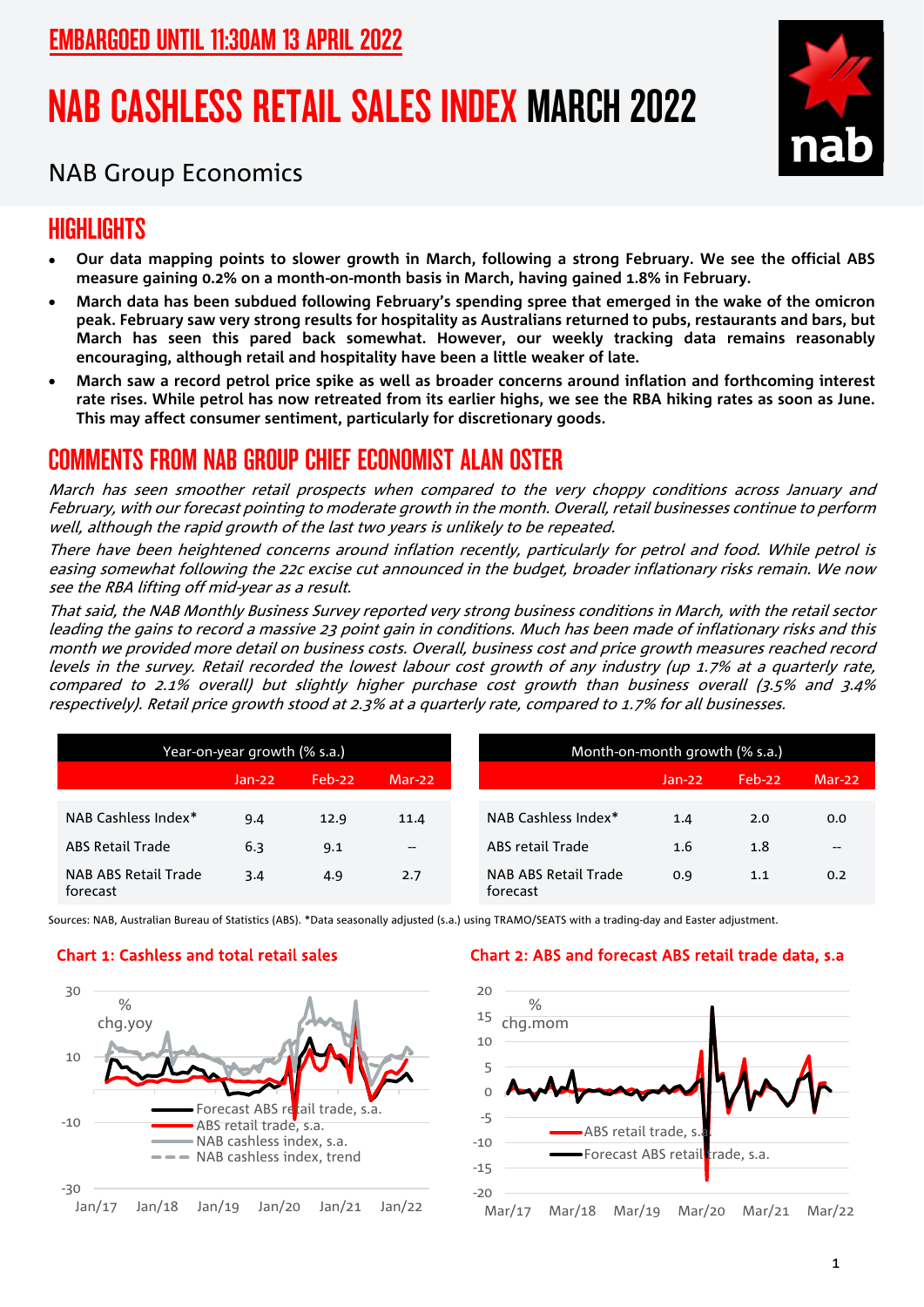### DETAILED CHARTS

#### Chart 3: Cashless retail sales by industry, s.a.



### Charts 5&6: Cashless retail sales by sub-industry, s.a.



### Charts 7&8: Cashless sales by industry, s.a % chg. yoy



#### Charts 9&10: Cashless sales by state, trend



Chart 4: Cashless retail sales by state, s.a.







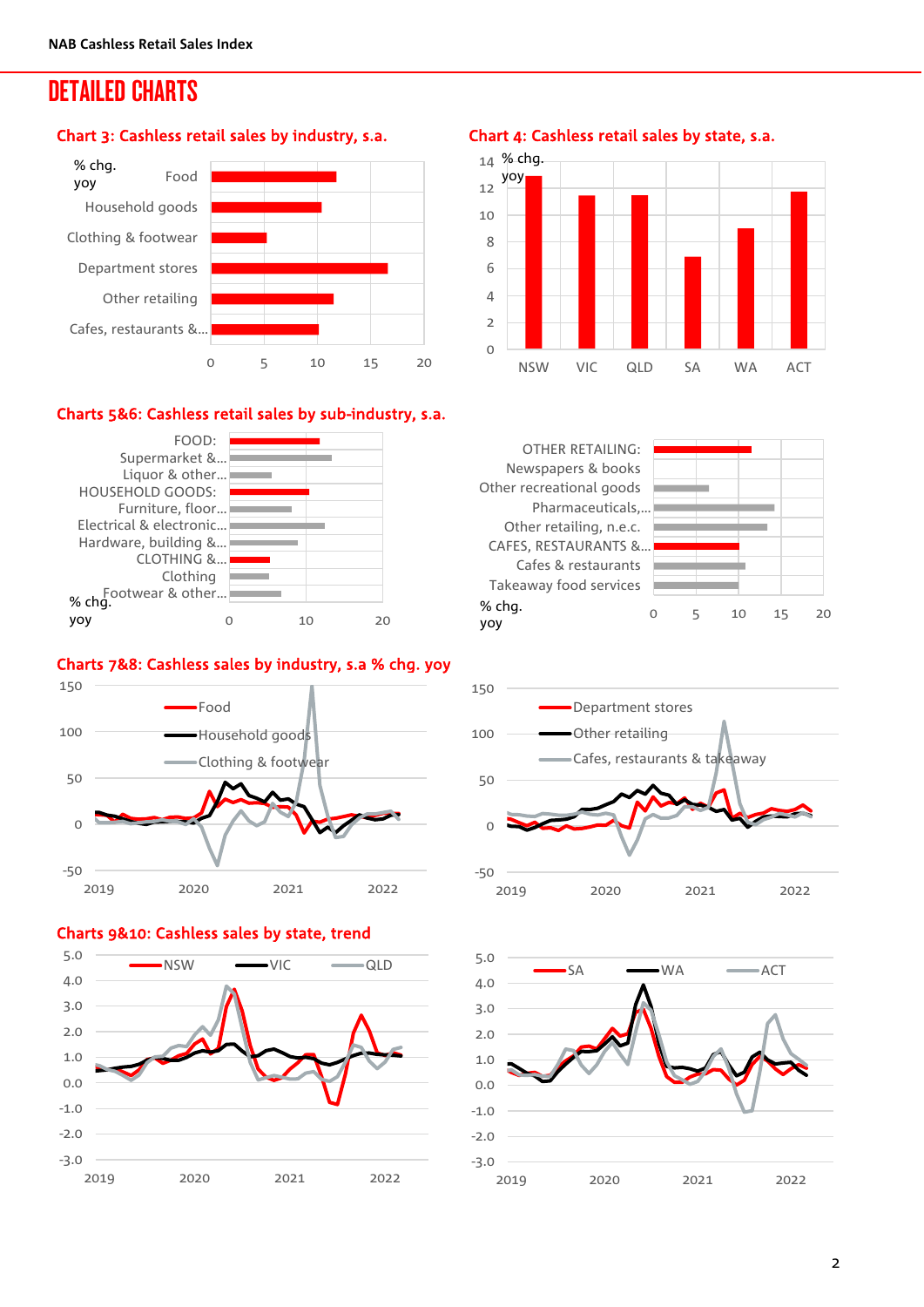### ABOUT THE INDEX

The NAB Cashless Retail Index is broader than the NAB Online Retail Index and measures all cashless retail spending by consumers using debit and credit cards (both in person and online), BPAY and Paypal. The index is derived from personal transaction data from NAB platforms (around 2 million transactions per day) and offers a 2-3 week lead on ABS retail trade data. Likely reflecting the increasing popularity of online and contactless payments, the NAB Cashless Retail Index has continued to outpace the ABS measure of retail.

RBA research suggests 18% of the value of retail trade occurred via cash in 2016. We use mapping equations to forecast the official ABS measure of retail trade. Over time, the growth rates of the two series are likely to come together, hastened this year by the decline in the use of cash.

### AUTHORS

Alan Oster, Group Chief Economist, +61 414 444 652, Alan.Oster@nab.com.au Phin Ziebell Senior Economist, +61 475 940 662 Brien McDonald, Senior Economist, brien.mcdonald@nab.com.au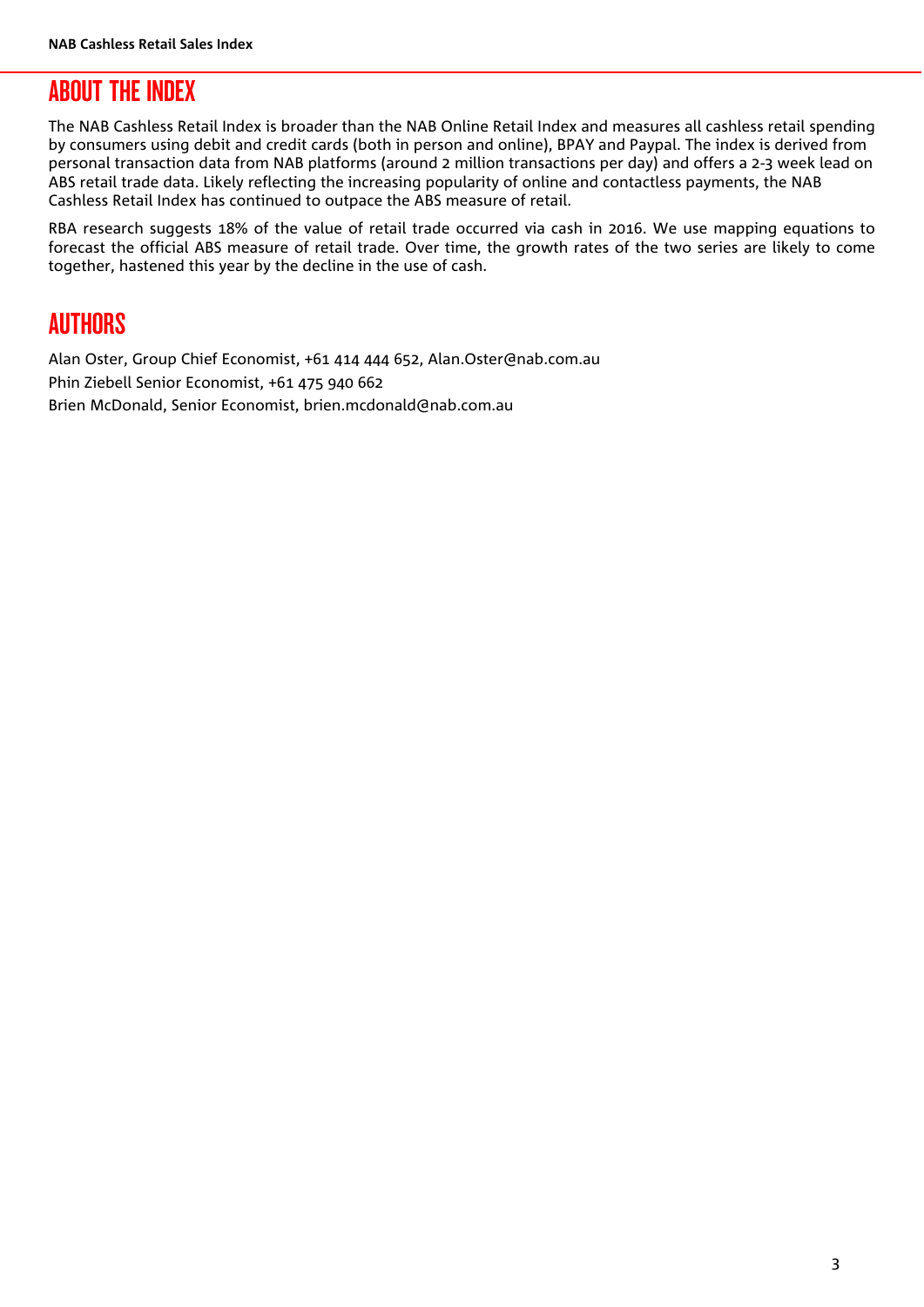### APPENDIX: METHODOLOGY AND COMPARISON WITH ABS RETAIL TRADE

The NAB Cashless Retail Sales Index is derived from NAB transactions data that have been assigned from particular merchant codes to retail industries by state. NAB electronic transactions data are based on an average 2 million transactions per day. The data are collected in real time at event record level, which allows significant flexibility to segment the data by time, location and merchant type. Transactions data may include EFTPOS, Credit Card, BPAY, Bank Transfers, Direct Debits and Paypal services where available, and include transactions with Australian and international merchants. Spending includes both online and offline transactions. The data excludes cash withdrawals made during a purchase and purchases made offline in an overseas location.

The data only capture electronic retail transactions (and not those through cash payments), hence it is subject to the changing nature and take-up rate of electronic payment methods relative to cash. Any growth in the overall transaction value may be attributable to either an increased preference towards card-based payments by consumers (such as near-field payment "PayWave"), or a higher level of spending across the economy by consumers, i.e. a pickup in nominal sales. However, it is currently not possible to differentiate between these effects. Customer spending is based on where the customer lives, which may or may not be where the actual spending activity occurs. Customers without an Australian residential address are excluded.

These estimates are aggregated into national industries by applying to them the state shares of each industry from the ABS retail trade publication. State estimates are aggregated by applying the industry shares of each state from the same source. These adjustments are intended to correct for differences between the incidence of NAB transactions across industries and states when compared with the official ABS data.

The industry and state data have been seasonally adjusted using Tramo-SEATS with a trading day and Easter adjustment. Given the relatively short time frame for the data, this seasonal adjustment process should be regarded as provisional: estimates are likely to change as a longer run of data becomes available, and can be revised from month-to-month given the concurrent process. The trends have been extracted from the same process.

Our aim is to have a data series that is as reflective as possible of retail spend. As such each month we will revise previous data to take into account changes in payment processing such as chargebacks and delayed payments. Given these attributes, typically, larger revisions occur to the most recent months, and diminish as the data ages.

After appropriate weighting and seasonal adjustment, the components of NAB's cashless retail index (food, household goods, clothing & footwear, department stores, other retailing and cafes, restaurants & takeaway) can generate predictions of the corresponding ABS retail trade series. Aggregating these provides a forecast of total ABS retail trade.

The charts in the appendix show the relationship between the ABS total and NAB Cashless retail sales measures mapped to the ABS using monthly seasonally adjusted data, for the main retail industry groups. The sources of difference between the two series are:

- The inclusion of cash transactions in the ABS measure and changes in their share of total transactions. This share may begin to stabilise as the penetration of contactless payment systems reaches a limit reflecting minimum spend requirements for cashless transactions and because of the existence of a proportion of merchants who deal only in cash.
- The NAB data include a larger share of online transactions (7%) than the ABS (3%).
- Changes in NAB's market share of cashless transactions.
- Differences between the seasonality in the ABS and NAB series.

Therefore, the forecasts from the use of the NAB Cashless Retail Index should be used with caution.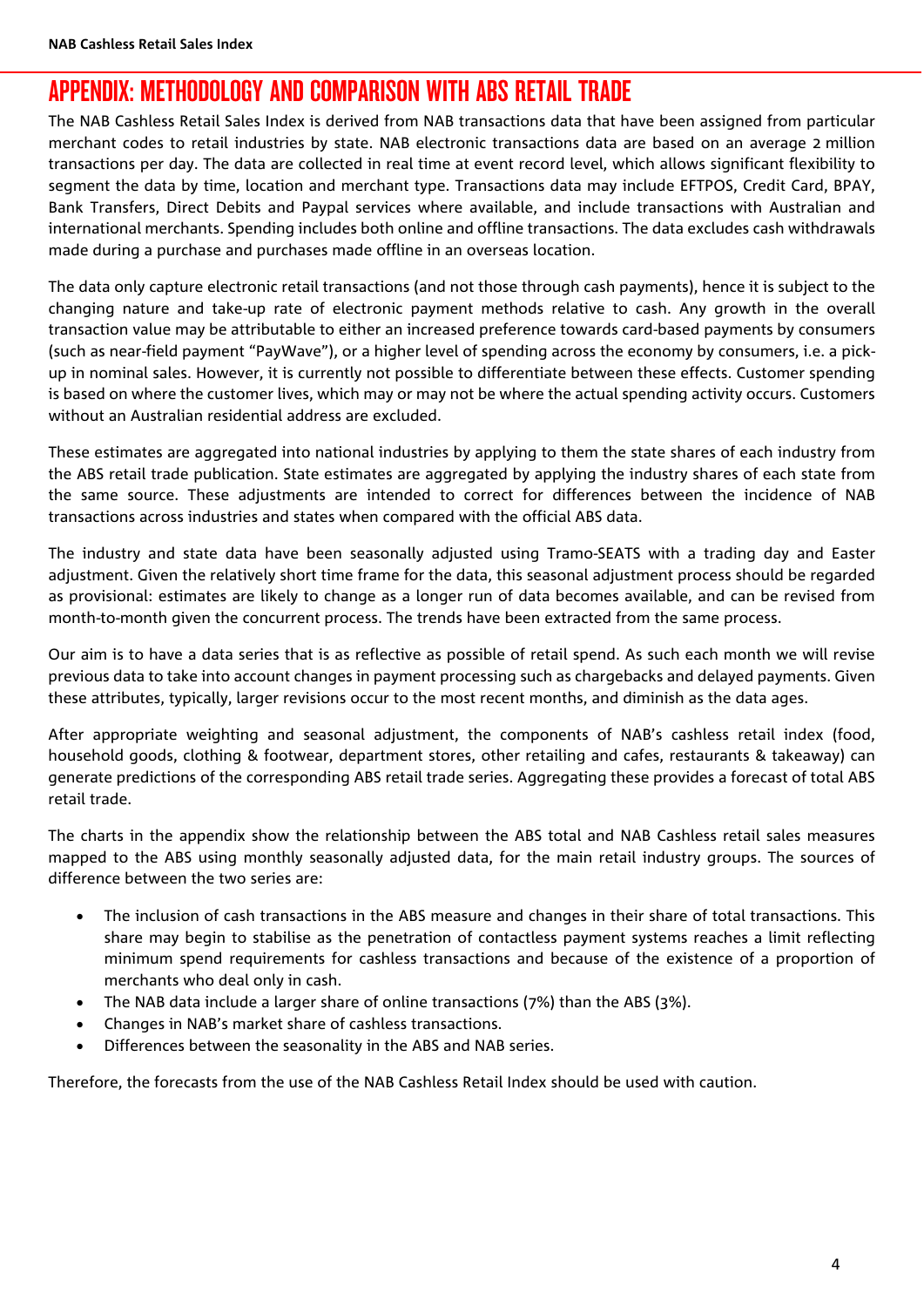#### Comparisons between mapped NAB series and ABS data by retail industry group, s.a. % change m/m